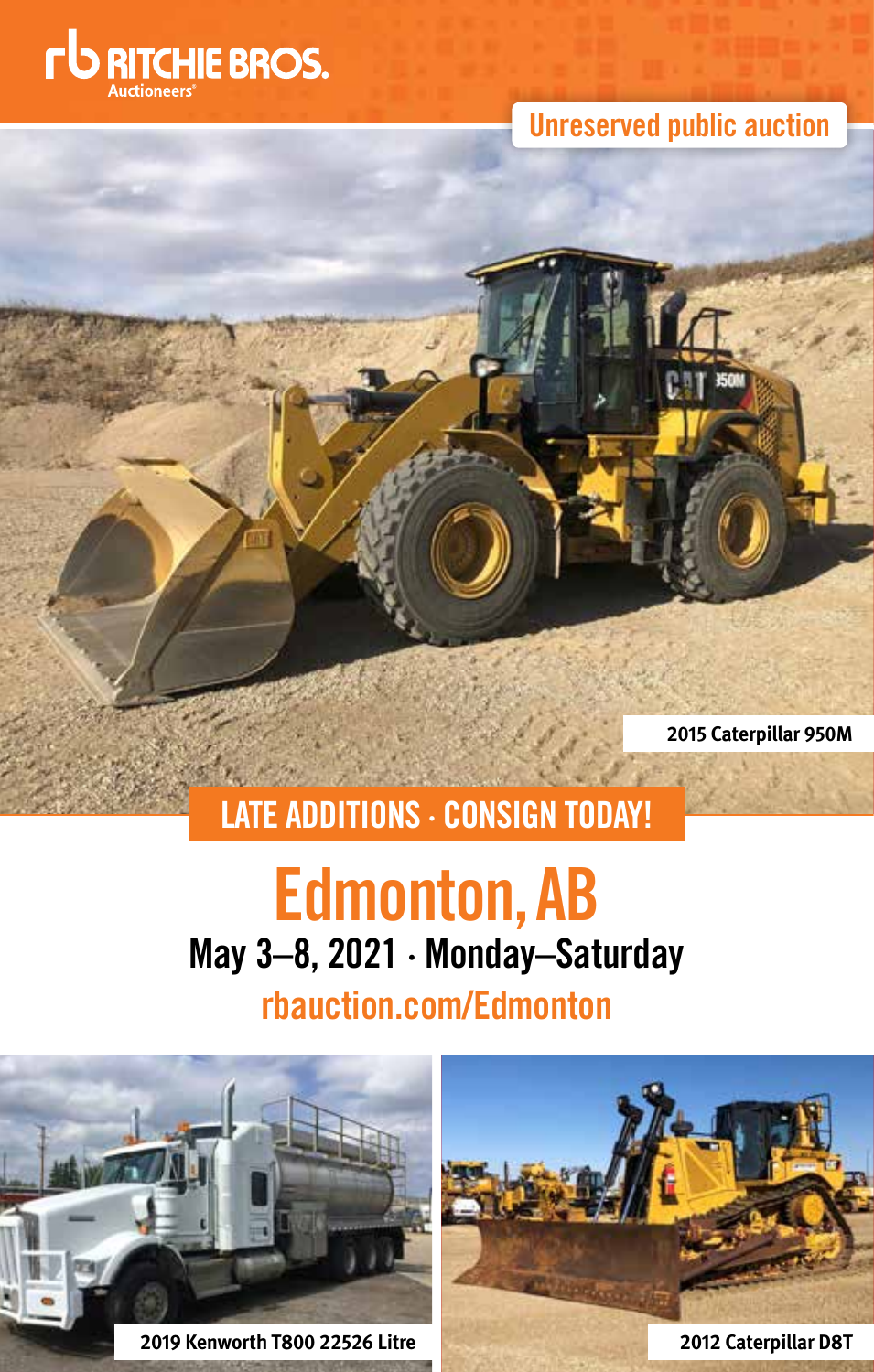# **See full listings online**



# **Edmonton, AB**

# **May 3–8, 2021 · Mon–Sat 8:00 am**

Phone: **780.955.2486** Fax: **780.955.2662** 



**1500 Sparrow Dr. Nisku, AB T9E 8H6**

# **rbauction.com/Edmonton**

**Add this sale to my calendar**

# **Please note:**

▸ Face masks must be worn inside all Ritchie Bros. auction sites, offices, and buildings. If you do not have a face mask, one will be provided to you by Ritchie Bros. prior to entering one of our facilities.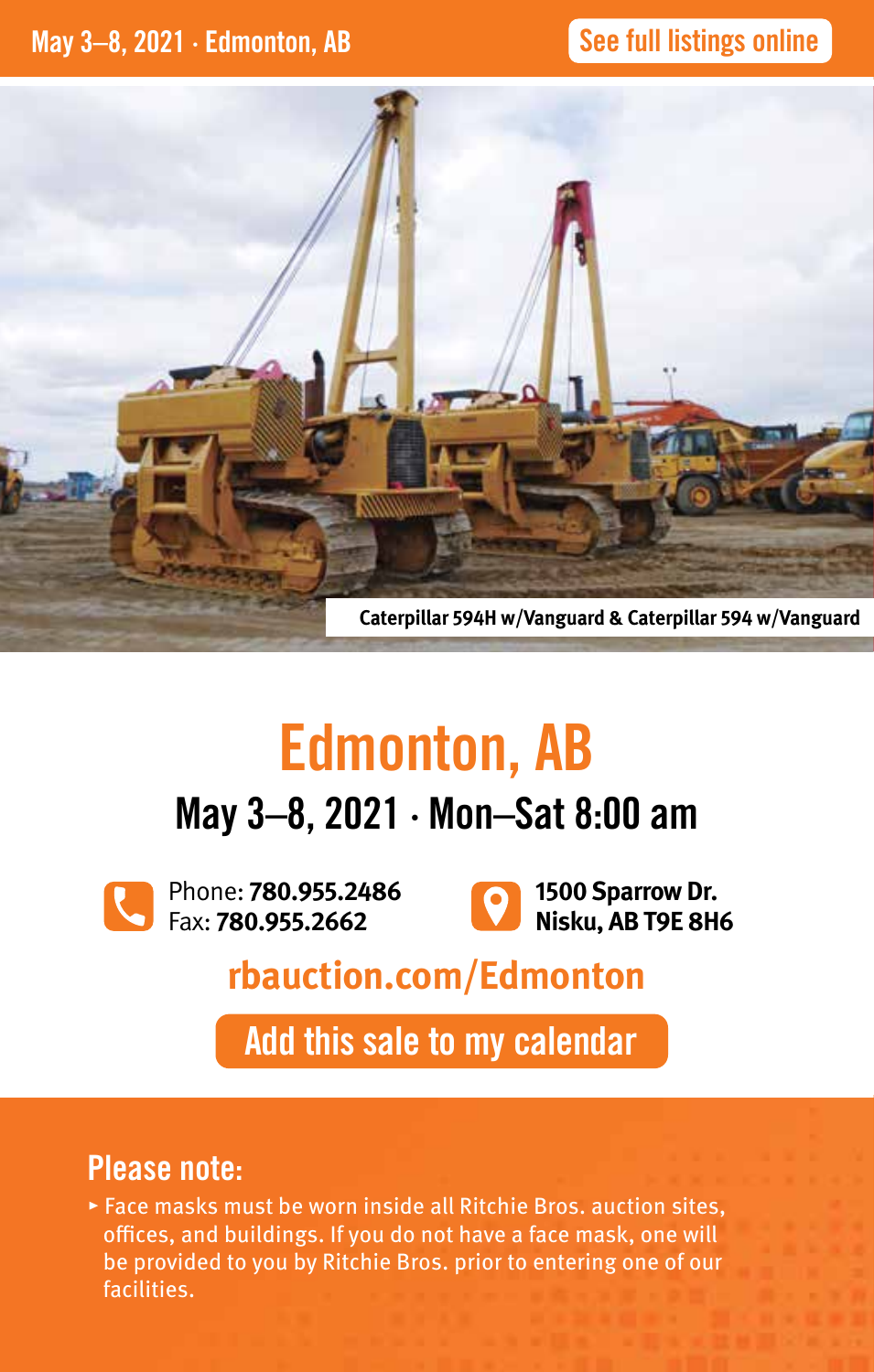# **May 3–8, 2021 · Edmonton, AB See full listings online**





**Caterpillar 583T**

**1 of 4 – Caterpillar 572R**



**1 of 2 – Caterpillar 561N**

**Bron 450**

# **Auction Highlights**

#### **Major realignment:**

North of 55 Oilfield Hauling Ltd

#### **Equipment from:**

Kirian Excavating & Transport Inc Valley C Construction Ltd





## **IMPORTANT MESSAGE:**

Due to COVID-19, all of our auctions are now online bidding only. **For the most up-to-date information** visit rbauction.com/covid-19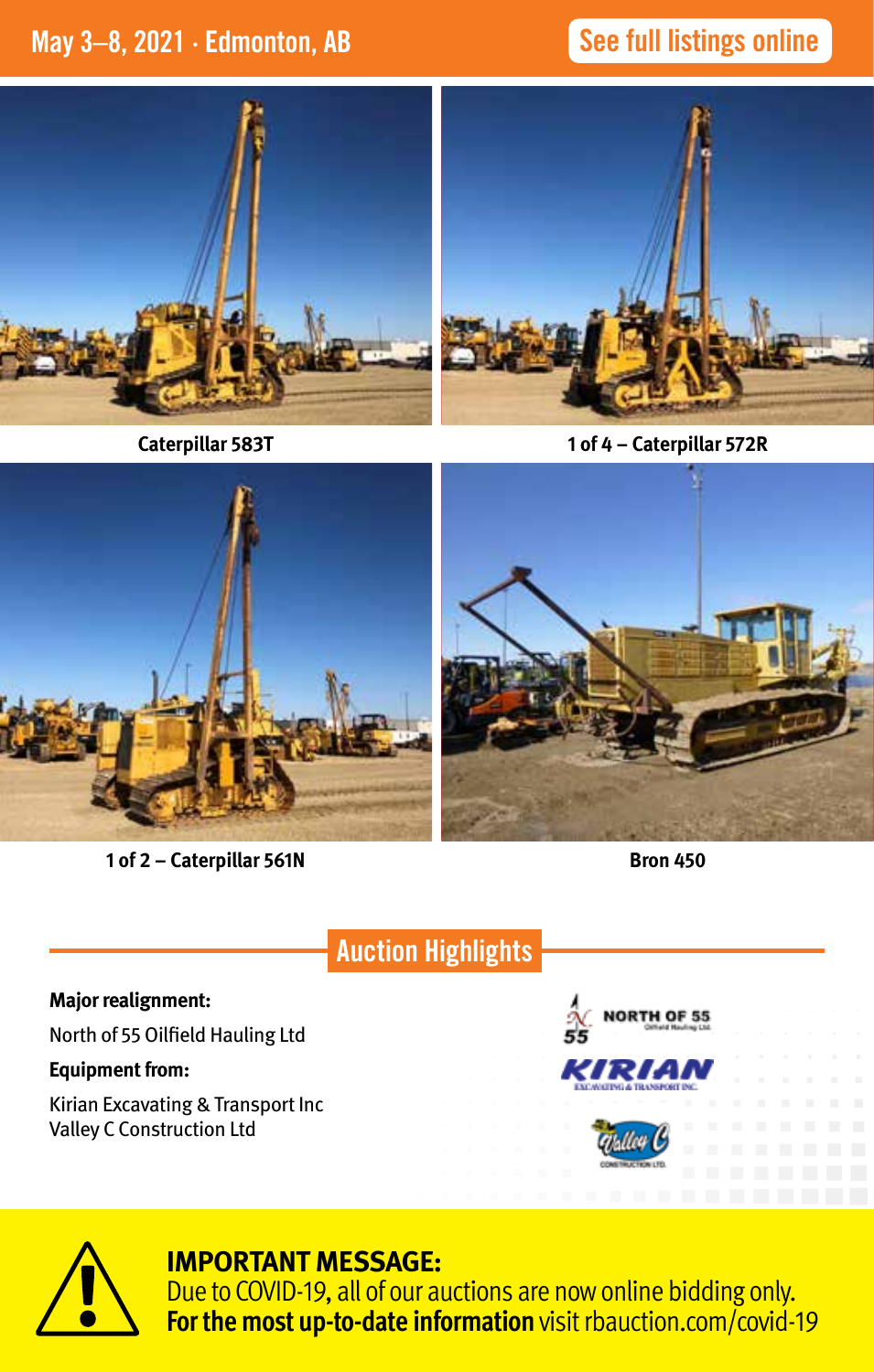# **See full listings online**



**1 of 4 – Caterpillar D7R**



**1 of 2 – 2012 Caterpillar D6N LGP**



**1 of 3 – Caterpillar D4H LGP**

**1 of 3 – Caterpillar 963C**

# **Join us for our FREE virtual events – register today!**

Learn how to get the most out of your buying experience and more with our free 30 minute online sessions.

#### **1. Cross-border shopping: What to know before buying equipment from across the border**

#### **▸ Monday, Apr 26, 11:00 am (MT)**

Importing equipment isn't hard, but you need to know what you're doing. The experts at PCB Customs Brokers will help clear up any confusion. Get tips, resources and ask questions at this interactive session

#### **2. How to inspect equipment virtually**

#### **▸ Tuesday, Apr 27, 11:00 am (MT)**

Learn about the services available if you can't inspect equipment in person: equipment demo videos, FaceTime inspections, asset detail pages and more. We'll also run through buyer inspection tips from Ritchie Bros. Inspection Services.

#### **3. Replace your fleet spreadsheet & get real-time equipment values with our FREE Inventory Management System**

#### **▸ Wednesday, Apr 28, 1:00 pm (MT)**

Getting current asset values has never been easier with Ritchie Bros. Asset Valuator included with our free Inventory Management System. Learn how you can ditch your spreadsheets, manage your fleet more efficiently and get the value of your trucks and equipment right at your fingertips.

#### **Register today at: rbauction.com/edmonton**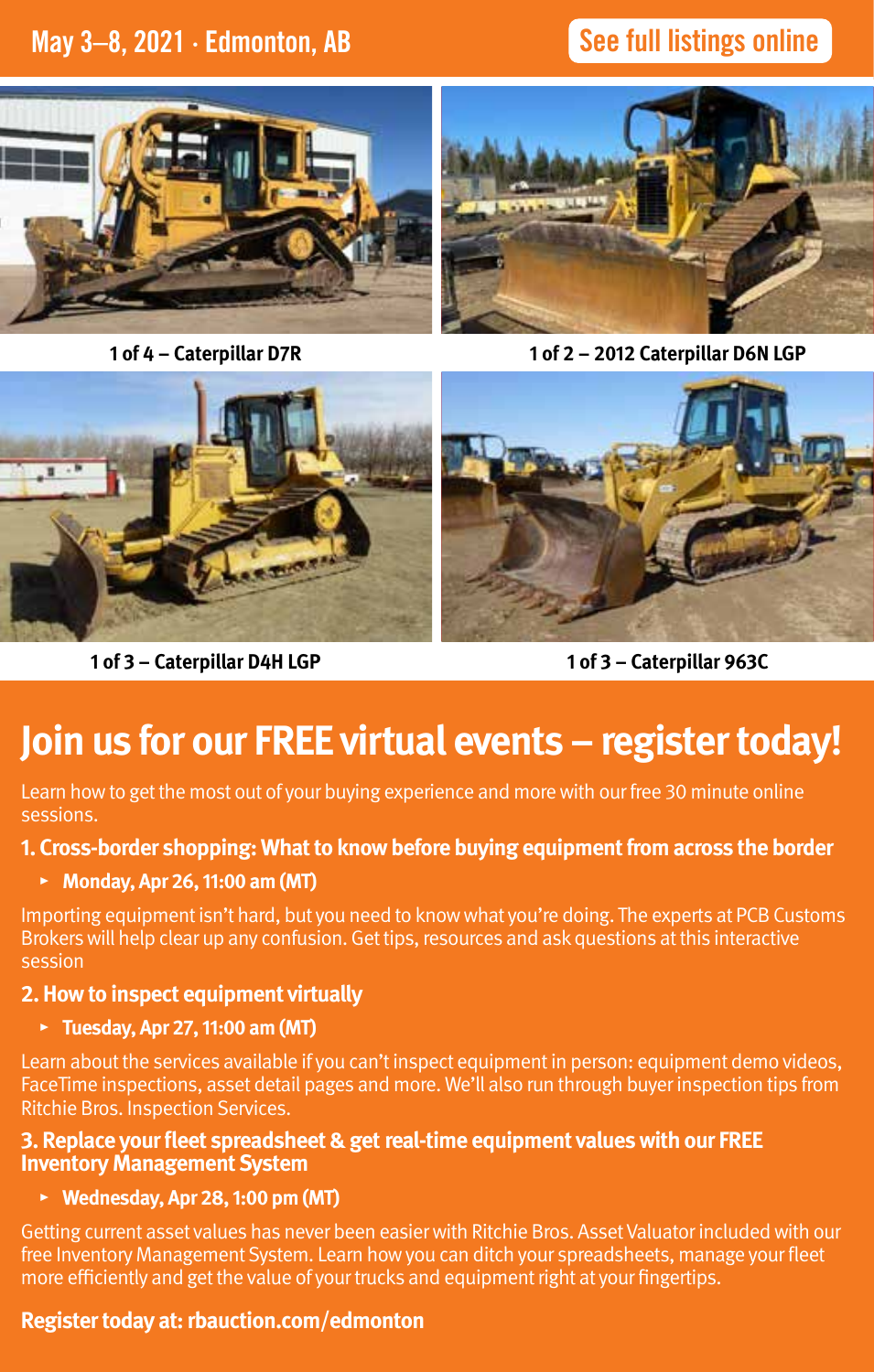**See full listings online**



**2018 Caterpillar 930K**



**Caterpillar IT38G**



**2017 Case 885B**



**2013 Caterpillar 329EL**



**1 of 2 – 2012 Caterpillar 336EL**



**1 of 4 – 2012 Hitachi ZX350LC-5N**



**1 of 3 – Komatsu PC270LC-8**



**2013 Caterpillar 308ECR**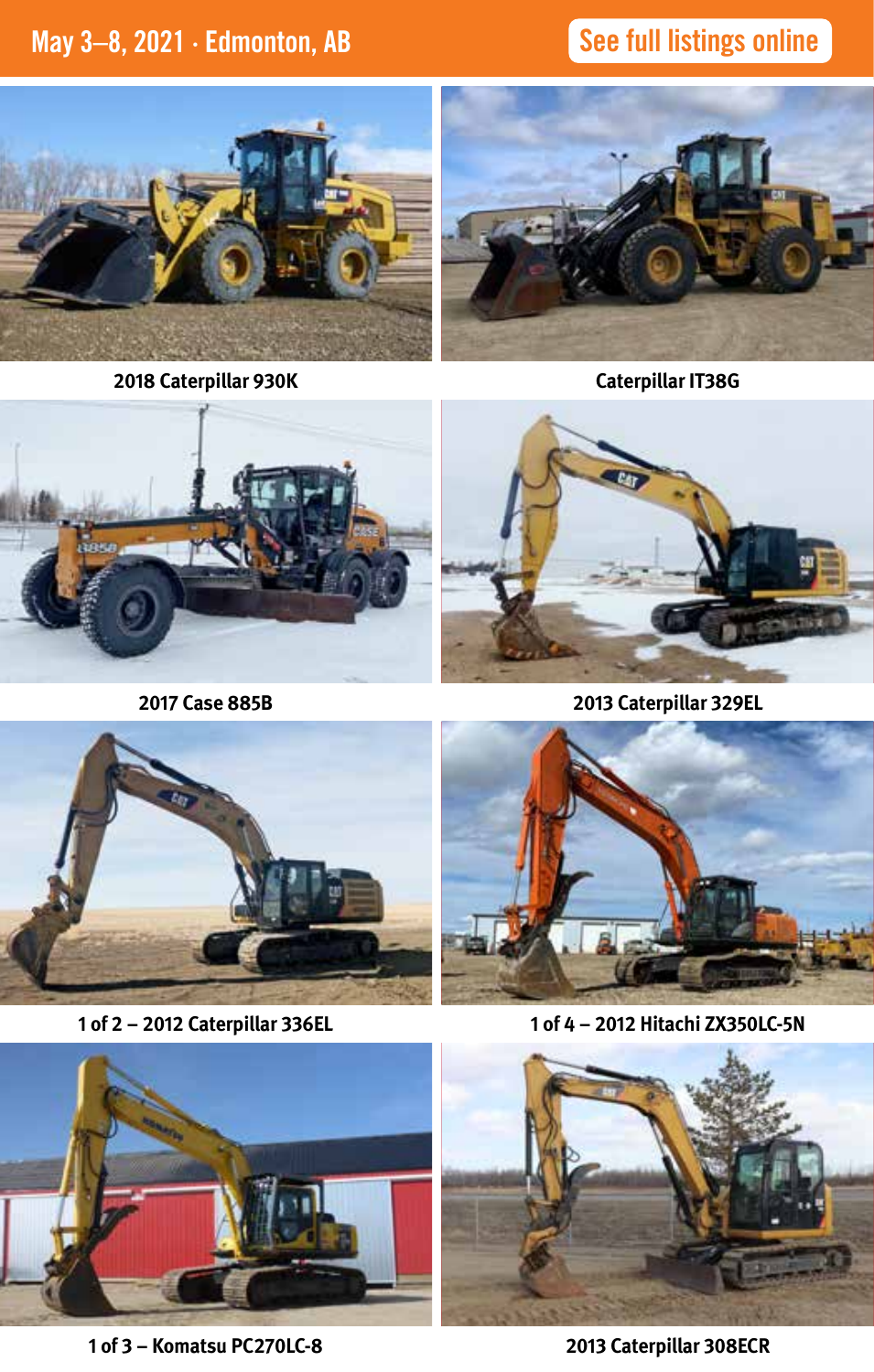**See full listings online**



**1 of 2 – Caterpillar 816B**



**Caterpillar 740 6x6**





**Tigercat 480**



**2012 Vermeer D3650 Series II**



#### Supporting your financing wherever you purchase your heavy equipment

Your first stop for your heavy equipment needs is typically within the Ritchie Bros. ecosystem (including IronPlanet, GovPlanet & Marketplace-E). We make it our business to provide customers with the widest range of used heavy equipment to choose from. However, if you can't find the equipment you need here you may decide to check out private sales or a dealership. Did you know that Ritchie Bros. Financial Services can support you with your financing even if you don't purchase from us?

**Call 1.844.809.5680 or visit us online**

 **rbfinance.com**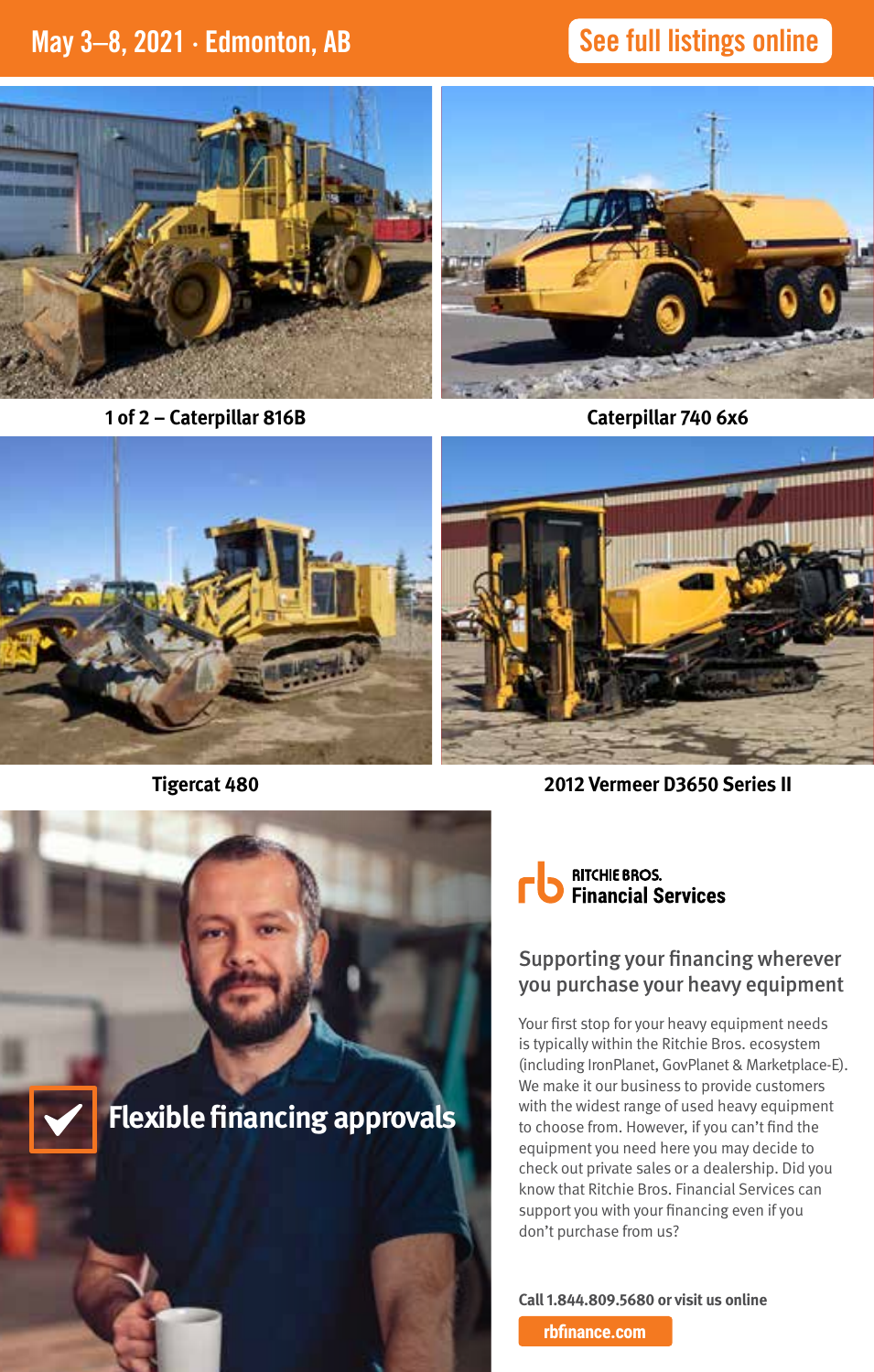# **See full listings online**



**2018 Trio CT3054 Jaw**



**40YPH Gold Trommel**



**2 – 2018 Peterbilt 389**



**Kenworth C500B w/Weldco HL30TC70 & 2014 Manac Extendable**



**2013 Mack GU713 Granite**

**Peterbilt 340**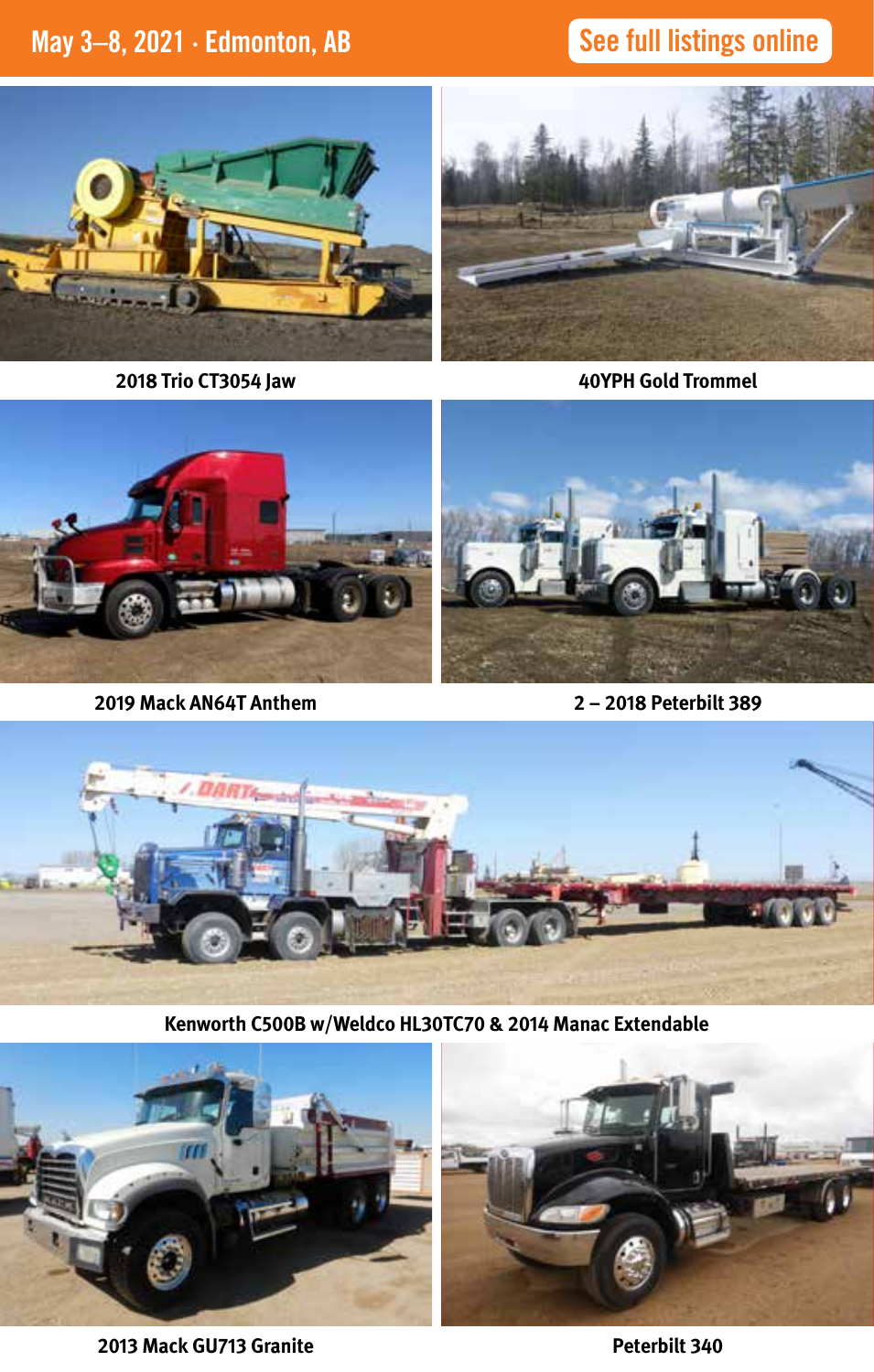# **See full listings online**



**2015 Aspen 65 Ton, 2015 Aspen JT35-2 35 Ton & 2015 Aspen** 



**2015 Doepker SD18834 Super B-Train**



**2013 Dragon ASTB6**



**2013 Dragon Products Ltd. Super Heater**

#### NEW Important Notice

Our transaction fee structure will be adjusted across all our platforms on May 1. Each purchased lot will be subject to the new transaction fee:

North America – (a) 10% on all Lots selling for \$12,000 or less or (b) 3.85% on all Lots selling for over \$12,000 up to \$40,000, with a minimum fee of \$1,200 per Lot or (c) \$1,540 on all Lots selling for over \$40,000 (in the currency of the auction)

We value you as our customer and your interest in our auctions and marketplaces. If you have questions regarding the buyer fee changes, please contact our Customer Support Group: **Email** | **csg@rbauction.com Phone** | **1.800.211.3983 (available 8am – 5pm PST)**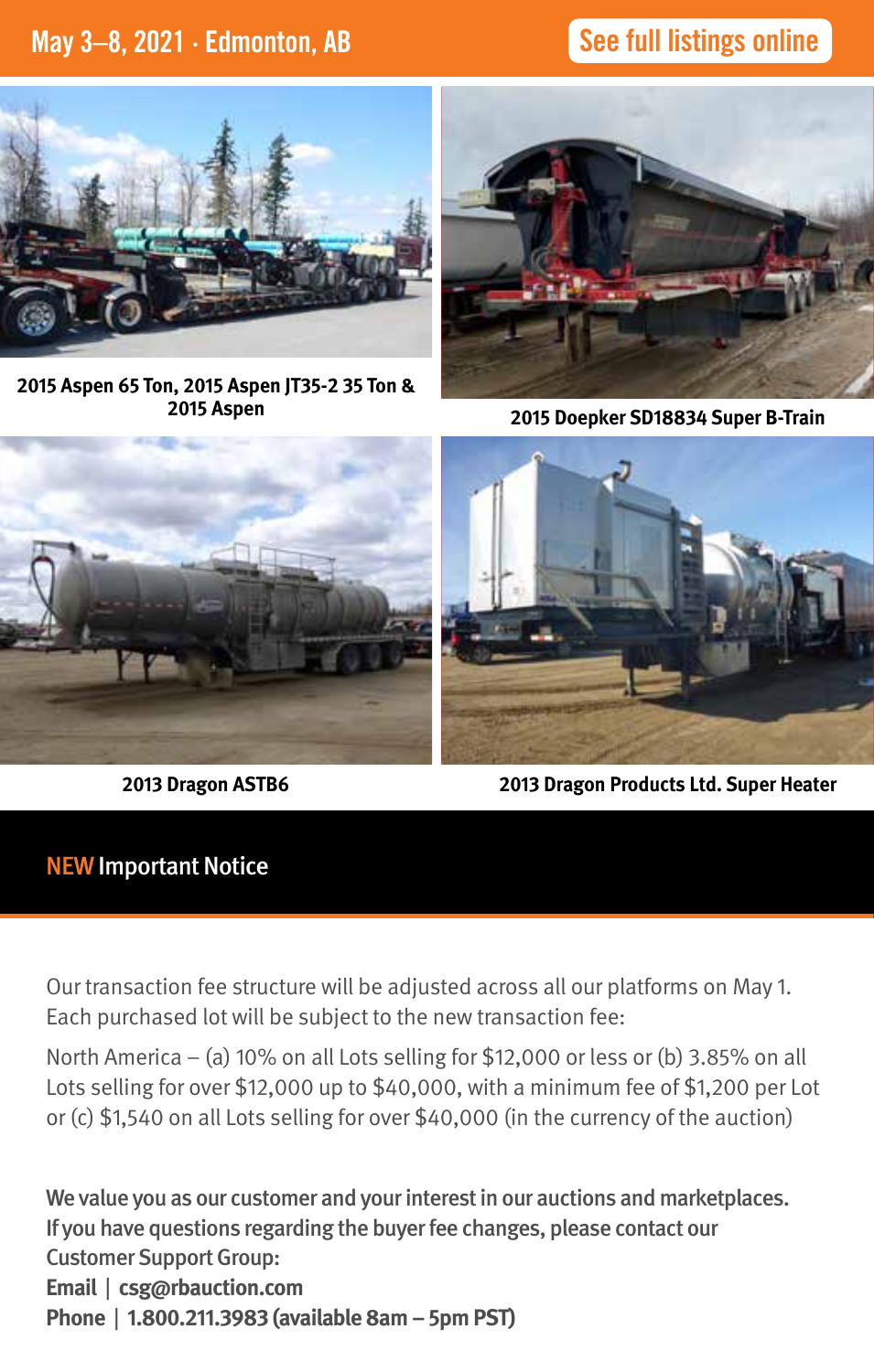**See full listings online**



**2 – Merritt 53 Ft & Wilson 53 Ft**



**2019 Vaderstad Seed Hawk 45 Series 60 Ft**



**2014 Elmer S7-90** 



**2013 Weiler E650B**



**2014 Schwarze**



**1 of 2 – Broce MK1**



**JCB 550-170 4x4x4**

**20 Ft Wet Bar**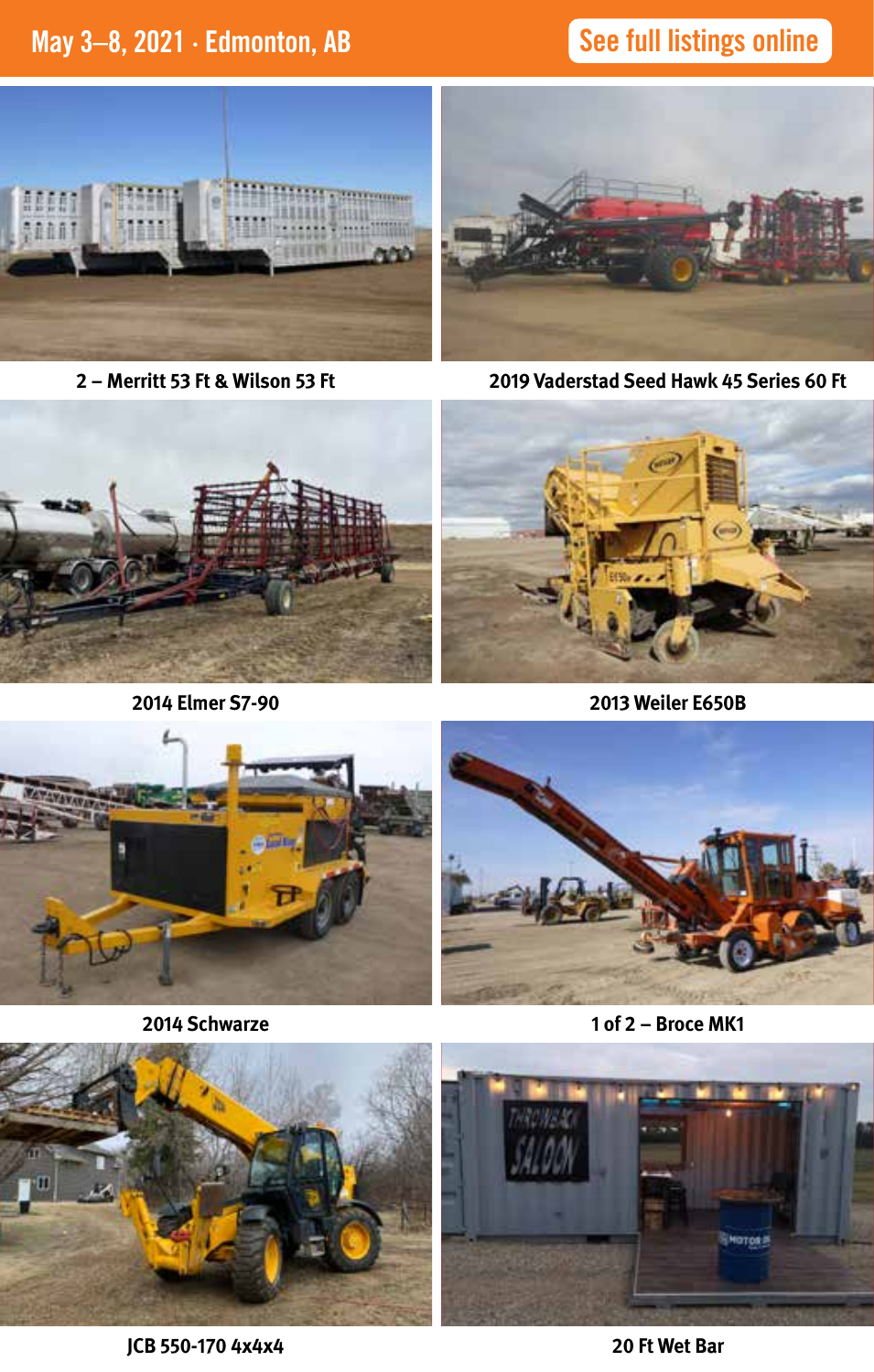**See full listings online**



**1972 Chevrolet C10**



**1955 Chevrolet 3100**



**1934 Chevrolet Master**



**2000 Ford Model T-Bucket**



**Chevrolet Camaro Z28**



**Mercedes-Benz SL500 Converitible**



**2012 Tiffin Phaeton 41 Ft**



**Fleetwood Bounder 38 Ft**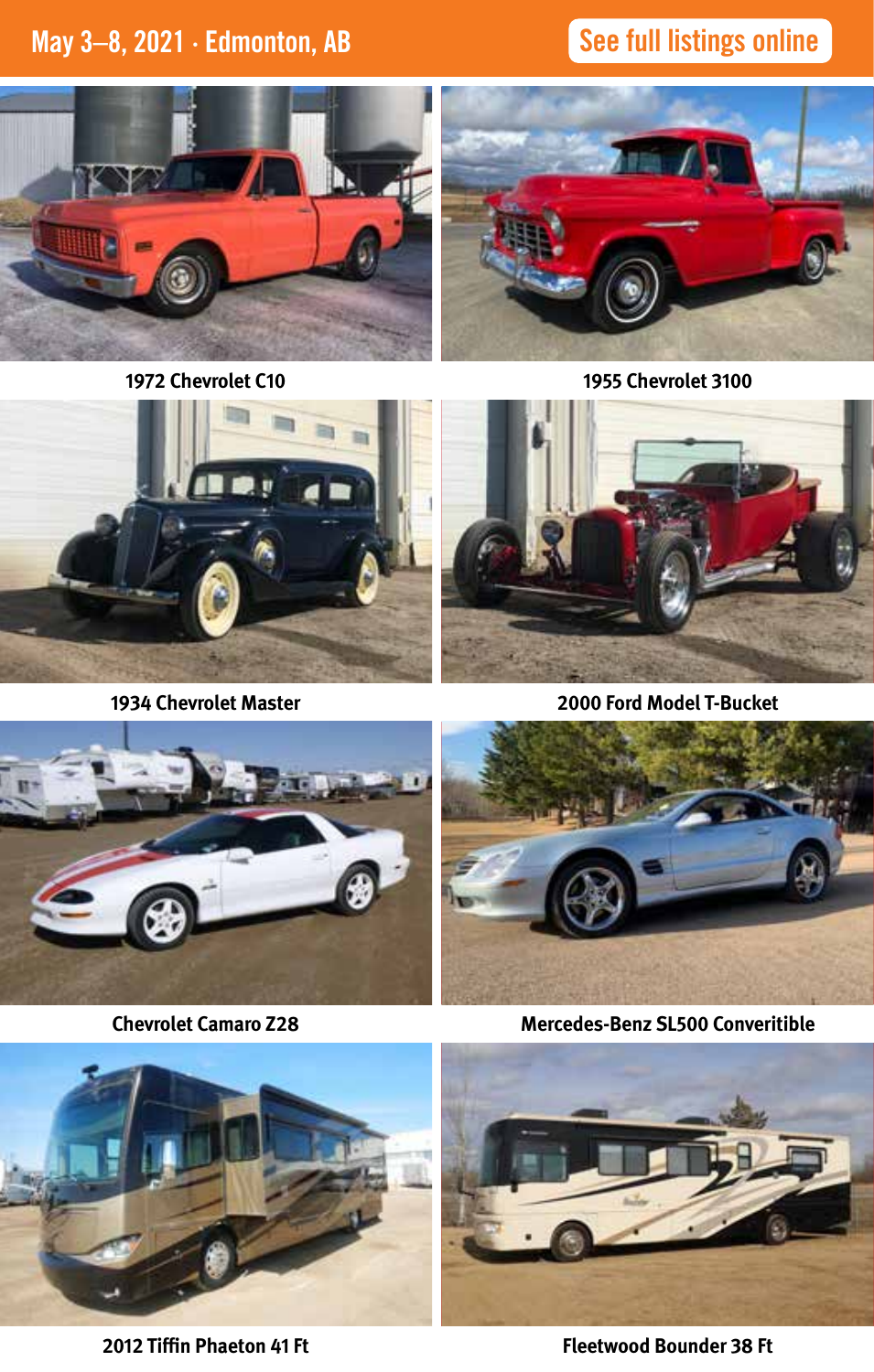**See full listings online**



**2015 Dynamax Force 37BH**



**2017 Forest River 42 Ft**



**2013 Forest River 367LS**



**2013 Forest River 37 Ft**



**2018 Jayco 28BHS**



**Marathon Harley Spirit 25 Ft**



**2018 Yamaha EX Waverunner**



**2 of 6 – 2013 Bobcat 5600**